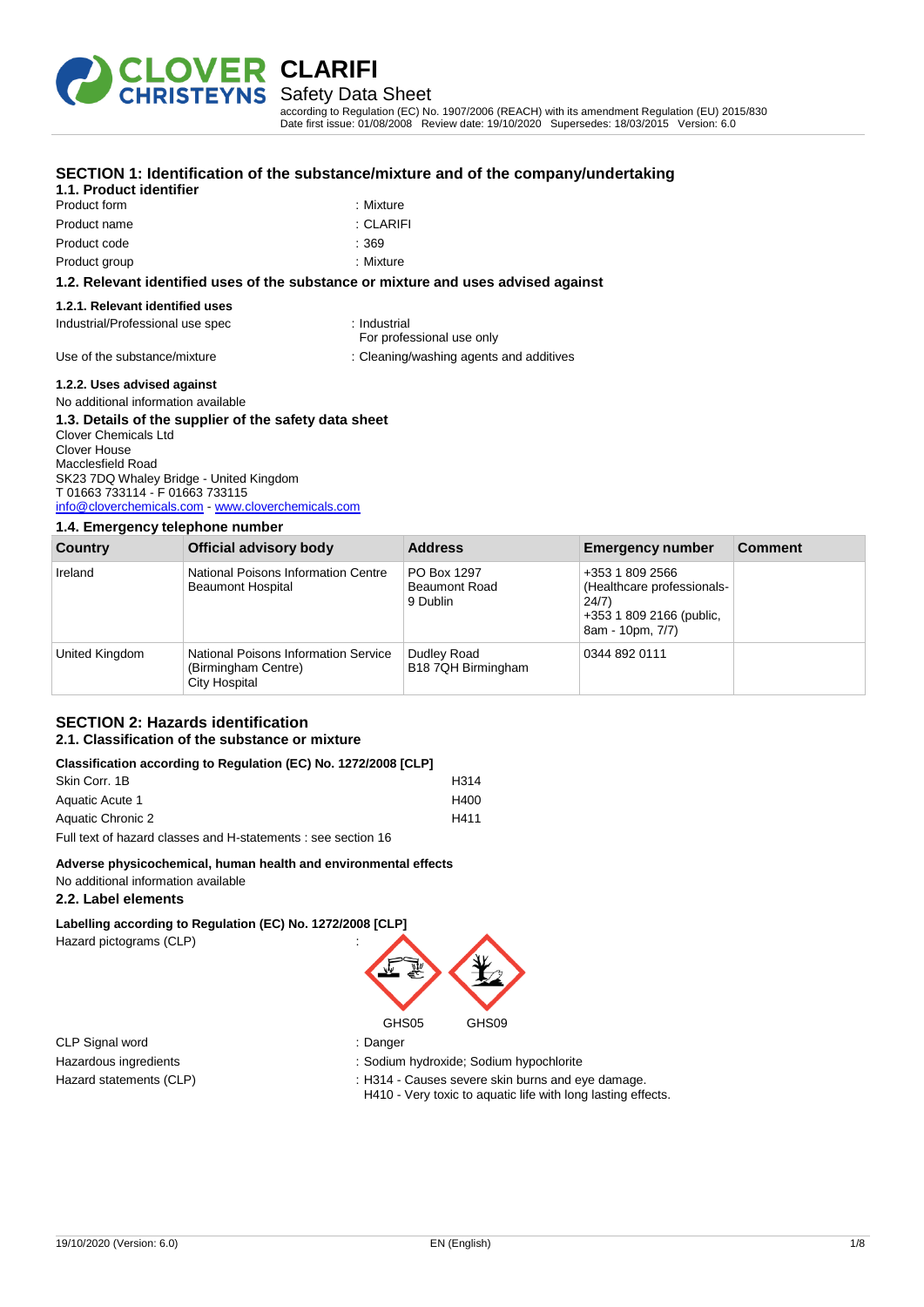## Safety Data Sheet

according to Regulation (EC) No. 1907/2006 (REACH) with its amendment Regulation (EU) 2015/830

| Precautionary statements (CLP) | : P102 - Keep out of reach of children.<br>P264 - Wash hands thoroughly after handling.<br>P280 - Wear protective gloves, eve protection.<br>P273 - Avoid release to the environment.<br>P303+P361+P353 - IF ON SKIN (or hair): Take off immediately all contaminated clothing.<br>Rinse skin with water or shower.<br>P332+P313 - If skin irritation occurs: Get medical advice/attention.<br>P305+P351+P338 - IF IN EYES: Rinse cautiously with water for several minutes. Remove<br>contact lenses, if present and easy to do. Continue rinsing.<br>P337+P313 - If eye irritation persists: Get medical advice/attention.<br>P363 - Wash contaminated clothing before reuse.<br>P391 - Collect spillage. |
|--------------------------------|-------------------------------------------------------------------------------------------------------------------------------------------------------------------------------------------------------------------------------------------------------------------------------------------------------------------------------------------------------------------------------------------------------------------------------------------------------------------------------------------------------------------------------------------------------------------------------------------------------------------------------------------------------------------------------------------------------------|
| <b>EUH-statements</b>          | : EUH206 - Warning! Do not use together with other products. May release dangerous<br>gases (chlorine).                                                                                                                                                                                                                                                                                                                                                                                                                                                                                                                                                                                                     |

### **2.3. Other hazards**

This substance/mixture does not meet the PBT criteria of REACH regulation, annex XIII This substance/mixture does not meet the vPvB criteria of REACH regulation, annex XIII

## **SECTION 3: Composition/information on ingredients**

#### **3.1. Substances**

#### Not applicable

#### **3.2. Mixtures**

| <b>Name</b>         | <b>Product identifier</b>                                                                                | $\frac{9}{6}$ | <b>Classification according to</b><br><b>Regulation (EC) No.</b><br>1272/2008 [CLP] |
|---------------------|----------------------------------------------------------------------------------------------------------|---------------|-------------------------------------------------------------------------------------|
| Sodium hydroxide    | (CAS-no) 1310-73-2<br>(Einecs nr) 215-185-5<br>(EG annex nr) 011-002-00-6<br>(REACH-no) 01-2119457892-27 | $3 - 5$       | Skin Corr. 1A, H314<br>Eye Dam. 1, H318<br>Met. Corr. 1, H290                       |
| Sodium hypochlorite | (CAS-no) 7681-52-9<br>(Einecs nr) 231-668-3<br>(EG annex nr) 017-011-00-1<br>(REACH-no) 01-2119488154-34 | $3 - 5$       | Met. Corr. 1, H290<br>Skin Corr. 1B, H314<br>Aquatic Acute 1, H400 (M=10)           |

## **Specific concentration limits:**

| <b>Name</b>         | <b>Product identifier</b>                                                                                | <b>Specific concentration limits</b>                                                                                                                     |
|---------------------|----------------------------------------------------------------------------------------------------------|----------------------------------------------------------------------------------------------------------------------------------------------------------|
| Sodium hydroxide    | (CAS-no) 1310-73-2<br>(Einecs nr) 215-185-5<br>(EG annex nr) 011-002-00-6<br>(REACH-no) 01-2119457892-27 | $(0.5 \leq C < 2)$ Eye Irrit. 2, H319<br>$(0.5 \leq C < 2)$ Skin Irrit. 2, H315<br>$(2 ≤ C < 5)$ Skin Corr. 1B, H314<br>(5 ≤C < 100) Skin Corr. 1A, H314 |
| Sodium hypochlorite | (CAS-no) 7681-52-9<br>(Einecs nr) 231-668-3<br>(EG annex nr) 017-011-00-1<br>(REACH-no) 01-2119488154-34 | (5 ≤C ≤ 100) EUH031                                                                                                                                      |

Full text of H-statements: see section 16

#### **SECTION 4: First aid measures 4.1. Description of first aid reading**

| 4.1. Description of hist ald measures                            |                                                                                                                                                                    |
|------------------------------------------------------------------|--------------------------------------------------------------------------------------------------------------------------------------------------------------------|
| General advice                                                   | : Never give anything by mouth to an unconscious person. If you feel unwell, seek medical<br>advice (show the label where possible).                               |
| Inhalation                                                       | : Remove person to fresh air and keep comfortable for breathing. Immediately call a<br>POISON CENTER/doctor.                                                       |
| Skin contact                                                     | : Take off immediately all contaminated clothing. Rinse skin with water/shower. Immediately<br>call a POISON CENTER/doctor.                                        |
| Eye contact                                                      | : Rinse cautiously with water for several minutes. Remove contact lenses, if present and<br>easy to do. Continue rinsing. Immediately call a POISON CENTER/doctor. |
| Ingestion                                                        | : Rinse mouth. Do NOT induce vomiting. Immediately call a POISON CENTER/doctor.                                                                                    |
| 4.2. Most important symptoms and effects, both acute and delayed |                                                                                                                                                                    |
| Symptoms/effects                                                 | : Causes severe skin burns and eye damage.                                                                                                                         |
| Acute effects skin                                               | : Causes severe burns.                                                                                                                                             |
| Acute effects eyes                                               | : Causes serious eye damage.                                                                                                                                       |
| Acute effects oral route                                         | : Burns or irritation of the linings of the mouth, throat, and gastrointestinal tract. Abdominal<br>pain, nausea.                                                  |
|                                                                  |                                                                                                                                                                    |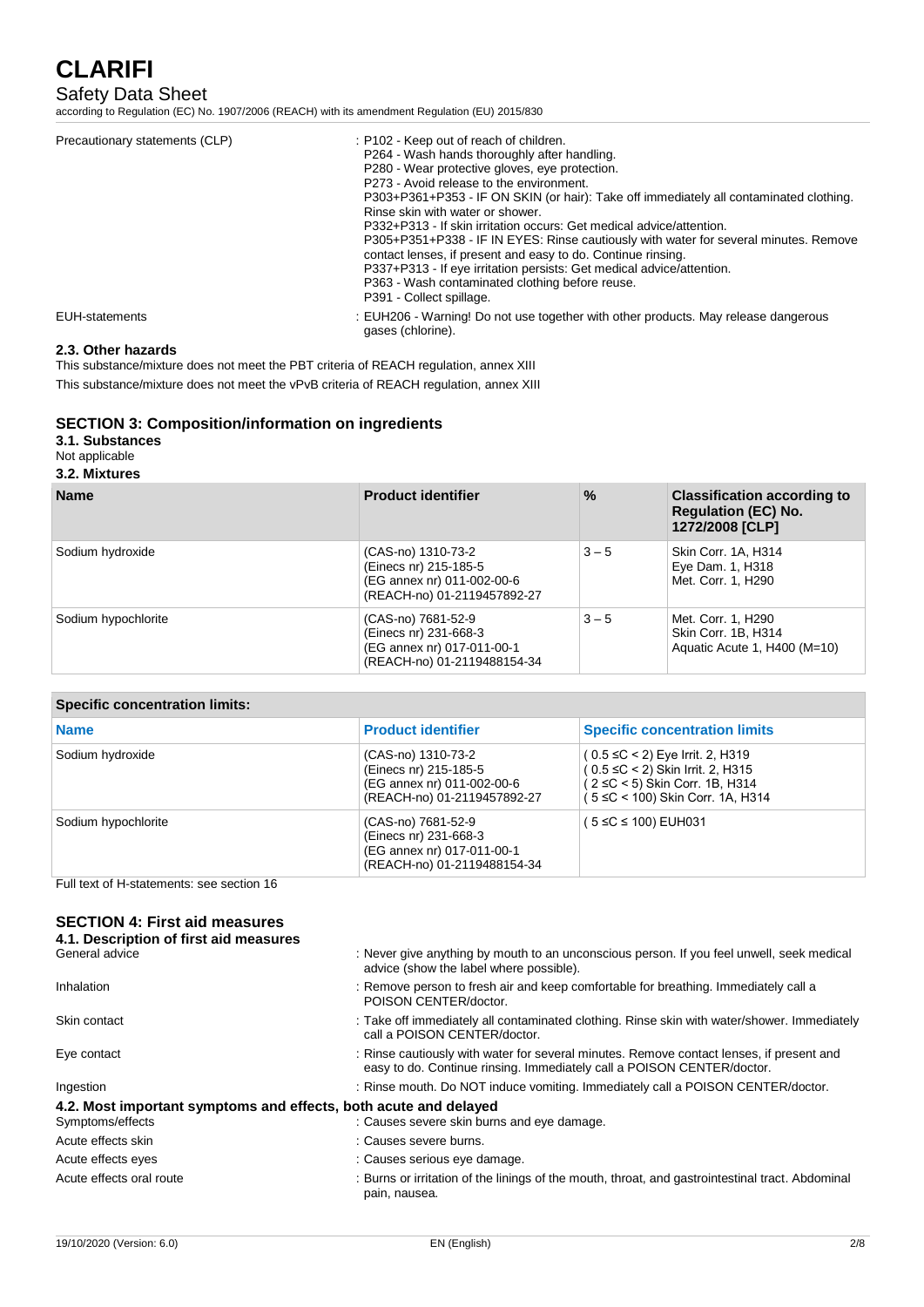## Safety Data Sheet

according to Regulation (EC) No. 1907/2006 (REACH) with its amendment Regulation (EU) 2015/830

#### **4.3. Indication of any immediate medical attention and special treatment needed** No additional information available

**SECTION 5: Firefighting measures 5.1. Extinguishing media** Suitable extinguishing media : Water. **5.2. Special hazards arising from the substance or mixture** Hazardous decomposition products in case of fire : Corrosive vapor : Corrosive vapours. Toxic fumes may be released. **5.3. Advice for firefighters** Firefighting instructions : Use water spray or fog for cooling exposed containers. Exercise caution when fighting any chemical fire. Prevent fire fighting water from entering the environment. Protection during firefighting  $\cdot$  Do not enter fire area without proper protective equipment, including respiratory protection. **SECTION 6: Accidental release measures 6.1. Personal precautions, protective equipment and emergency procedures 6.1.1. For non-emergency personnel** Emergency procedures : Evacuate unnecessary personnel. **6.1.2. For emergency responders** Protective equipment **in the case of the CE** equip cleanup crew with proper protection. Emergency procedures in the set of the set of the set of the set of the set of the set of the set of the set of the set of the set of the set of the set of the set of the set of the set of the set of the set of the set of **6.2. Environmental precautions** Prevent entry to sewers and public waters. Notify authorities if liquid enters sewers or public waters. Avoid release to the environment. **6.3. Methods and material for containment and cleaning up** Methods for cleaning up : Soak up spills with inert solids, such as clay or diatomaceous earth as soon as possible. Collect spillage. Store away from other materials. **6.4. Reference to other sections** See Heading 8. Exposure controls and personal protection. **SECTION 7: Handling and storage 7.1. Precautions for safe handling** Precautions for safe handling : Wash hands and other exposed areas with mild soap and water before eating, drinking or smoking and when leaving work. Provide good ventilation in process area to prevent formation of vapour. Do not breathe dust/fume/gas/mist/vapours/spray. Hygiene measures **interpretatal in the system of the State of the State of the State of the State Tennish Contaminated clothing** before reuse. **7.2. Conditions for safe storage, including any incompatibilities** . Comply with applicable regulations. Storage conditions : Store in a cool, well-ventilated place. Keep container tightly closed. Incompatible products in the state of the strong acids. Incompatible materials : Sources of ignition. Direct sunlight. Packaging materials **Example 20** is polyethylene. **7.3. Specific end use(s)** No additional information available

## **SECTION 8: Exposure controls/personal protection**

## **8.1. Control parameters**

| Sodium hydroxide (1310-73-2)                         |                                       |  |
|------------------------------------------------------|---------------------------------------|--|
| <b>Ireland - Occupational Exposure Limits</b>        |                                       |  |
| Local name                                           | Sodium hydroxide                      |  |
| OEL $(15 \text{ min ref})$ $(mg/m3)$                 | $2 \text{ mg/m}^3$                    |  |
| Regulatory reference                                 | Chemical Agents Code of Practice 2020 |  |
| <b>United Kingdom - Occupational Exposure Limits</b> |                                       |  |
| Local name                                           | Sodium hydroxide                      |  |
| WEL STEL (mg/m <sup>3</sup> )                        | $2 \text{ mg/m}^3$                    |  |
| Regulatory reference                                 | EH40/2005 (Fourth edition, 2020). HSE |  |
| 8.2. Exposure controls                               |                                       |  |

## **Appropriate engineering controls:**

Ensure that there is a suitable ventilation system.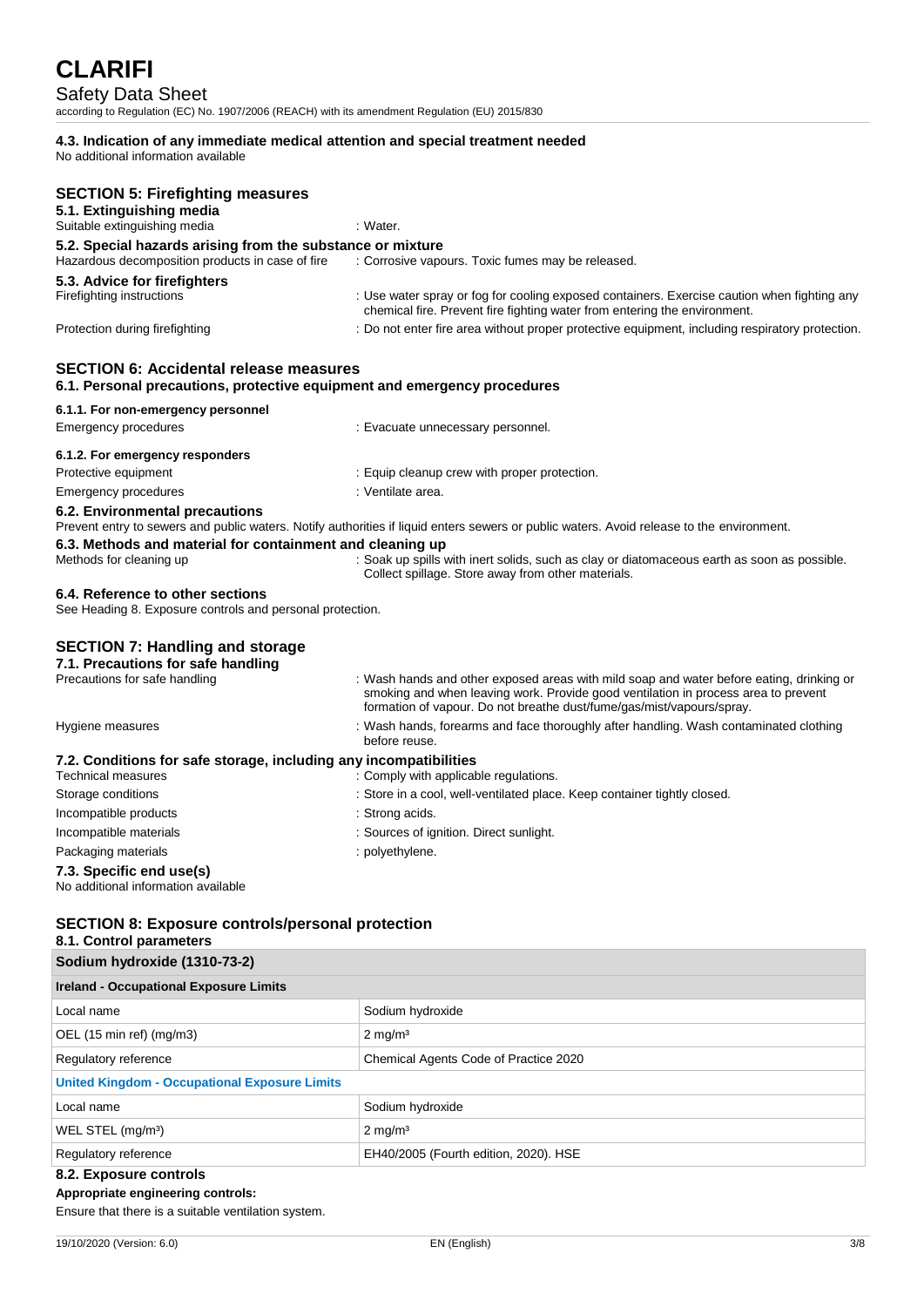## Safety Data Sheet

according to Regulation (EC) No. 1907/2006 (REACH) with its amendment Regulation (EU) 2015/830

### **Personal protective equipment:**

Avoid all unnecessary exposure.

# **Hand protection:** Wear protective gloves. **Eye protection:** Chemical goggles or face shield **Protective equipment:**

Wear suitable protective clothing

## **Personal protective equipment symbol(s):**



**Other information:** Do not eat, drink or smoke during use.

#### **SECTION 9: Physical and chemical properties 9.1. Information on basic physical and chemical properties**

| ,<br>Physical state                        | : Liguid            |
|--------------------------------------------|---------------------|
| Physical state/form                        | : Liquid.           |
| Colour                                     | : Pale yellow.      |
| Odour                                      | : Characteristic.   |
| Odour threshold                            | : No data available |
| рH                                         | $: 13 - 14$         |
| Relative evaporation rate (butylacetate=1) | : No data available |
| Melting point/range                        | : 0 °C              |
| Freezing point                             | : No data available |
| Boiling point/Boiling range                | : 100 $^{\circ}$ C  |
| Flash point                                | : No data available |
| Autoignition temperature                   | : No data available |
| Decomposition temperature                  | : No data available |
| Flammability (solid, gas)                  | : Non flammable.    |
| Vapour pressure                            | : No data available |
| Relative vapour density at 20 °C           | : No data available |
| Relative density                           | : 1.105             |
| Solubility                                 | : Soluble in water. |
| Log Pow                                    | : No data available |
| Viscosity, kinematic                       | : No data available |
| Viscosity, dynamic                         | : No data available |
| Explosive properties                       | : No data available |
| Oxidising properties                       | : No data available |
| <b>Explosive limits</b>                    | : No data available |
| 00 Other information                       |                     |

#### **9.2. Other information** No additional information available

## **SECTION 10: Stability and reactivity**

**10.1. Reactivity** Thermal decomposition generates : Corrosive vapours. **10.2. Chemical stability** Stable under normal conditions of use. **10.3. Possibility of hazardous reactions** No dangerous reactions known under normal conditions of use.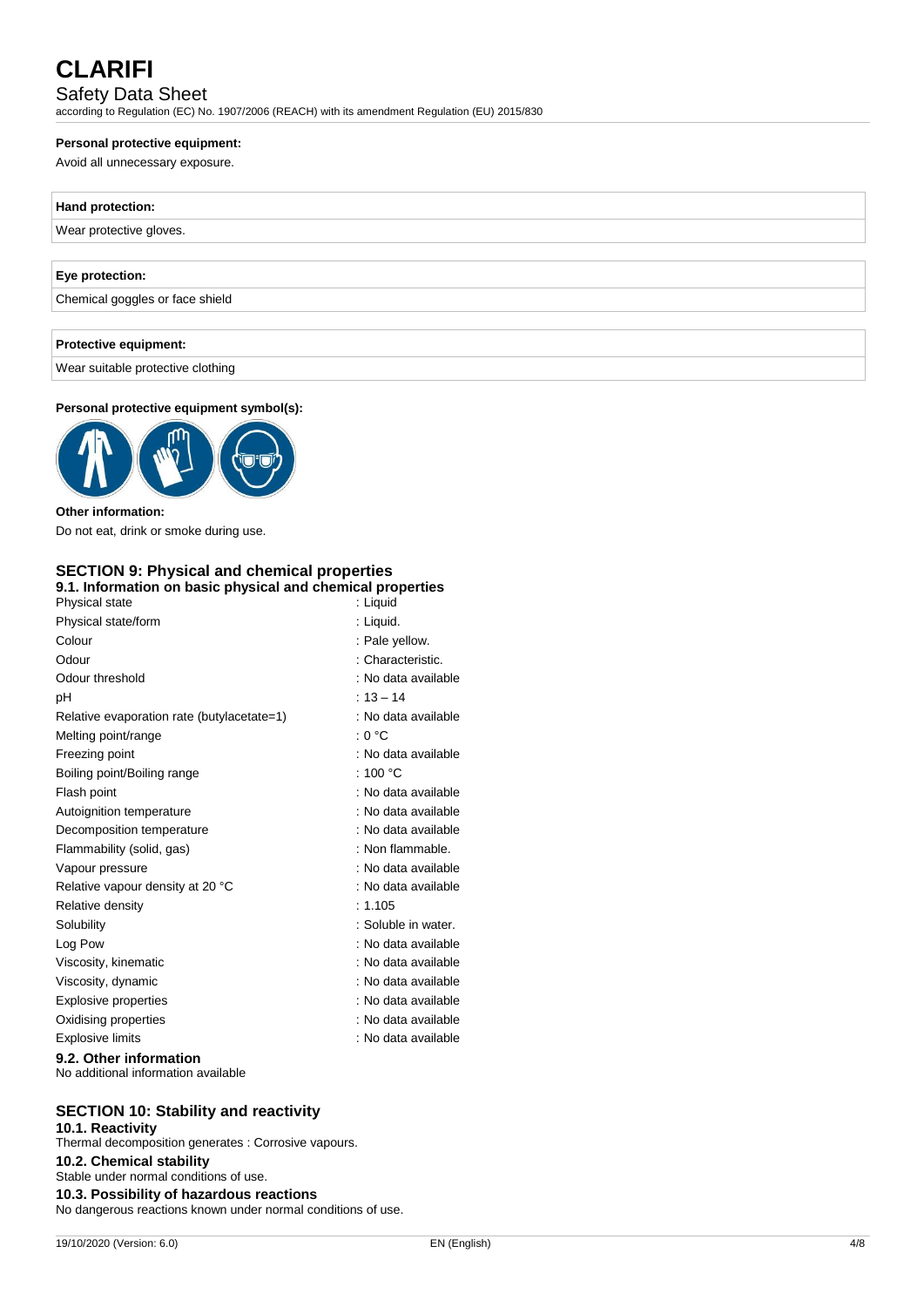## Safety Data Sheet

according to Regulation (EC) No. 1907/2006 (REACH) with its amendment Regulation (EU) 2015/830

#### **10.4. Conditions to avoid**

Direct sunlight. Extremely high or low temperatures.

### **10.5. Incompatible materials**

Strong acids.

#### **10.6. Hazardous decomposition products**

fume. Carbon monoxide. Carbon dioxide. Thermal decomposition generates : Corrosive vapours.

### **SECTION 11: Toxicological information**

| : Not classified |
|------------------|
| : Not classified |
| : Not classified |
|                  |

## **Sodium hydroxide (1310-73-2)**

ATE CLP (oral) 2000 mg/kg bodyweight

## **Sodium hypochlorite (7681-52-9)** LD50 oral rat  $\vert$  > 2000 mg/kg LD50 dermal rabbit  $\vert$  > 2000 mg/kg Skin corrosion/irritation in the series of the causes severe skin burns. pH: 13 – 14 Serious eye damage/irritation in the serious exercise of the serious exercise serious eye damage pH: 13 – 14 Respiratory or skin sensitisation : Not classified Additional information : Based on available data, the classification criteria are not met Germ cell mutagenicity **Second Contract Contract Contract Contract Contract Contract Contract Contract Contract Contract Contract Contract Contract Contract Contract Contract Contract Contract Contract Contract Contract Co** Additional information : Based on available data, the classification criteria are not met Carcinogenicity : Not classified Additional information  $\qquad \qquad :$  Based on available data, the classification criteria are not met Reproductive toxicity in the set of the set of the Reproductive toxicity in the set of the set of the set of the set of the set of the set of the set of the set of the set of the set of the set of the set of the set of the Additional information : Based on available data, the classification criteria are not met STOT-single exposure in the state of the state of the STOT-single exposure Additional information in the state of the state of the state on available data, the classification criteria are not met

STOT-repeated exposure : Not classified Additional information : Based on available data, the classification criteria are not met

Aspiration hazard **in the set of the set of the set of the set of the set of the set of the set of the set of the set of the set of the set of the set of the set of the set of the set of the set of the set of the set of th** Additional information : Based on available data, the classification criteria are not met

Potential adverse human health effects and symptoms

### **SECTION 12: Ecological information**

| 12.1. Toxicity                                               |                                                                                |
|--------------------------------------------------------------|--------------------------------------------------------------------------------|
| Ecology - water                                              | : Very toxic to aquatic life. Toxic to aquatic life with long lasting effects. |
| Hazardous to the aquatic environment, short-term<br>(acute)  | : Very toxic to aquatic life.                                                  |
| Hazardous to the aquatic environment, long-term<br>(chronic) | : Toxic to aquatic life with long lasting effects.                             |

## **Sodium hydroxide (1310-73-2)**

| $\frac{1}{2}$ could not not be controlled to $\frac{1}{2}$ |                          |
|------------------------------------------------------------|--------------------------|
| LC50 fish 1                                                | $> 35$ mg/l              |
| EC50 Daphnia 1                                             | 40.4 mg/l (Ceriodaphnia) |

: Based on available data, the classification criteria are not met.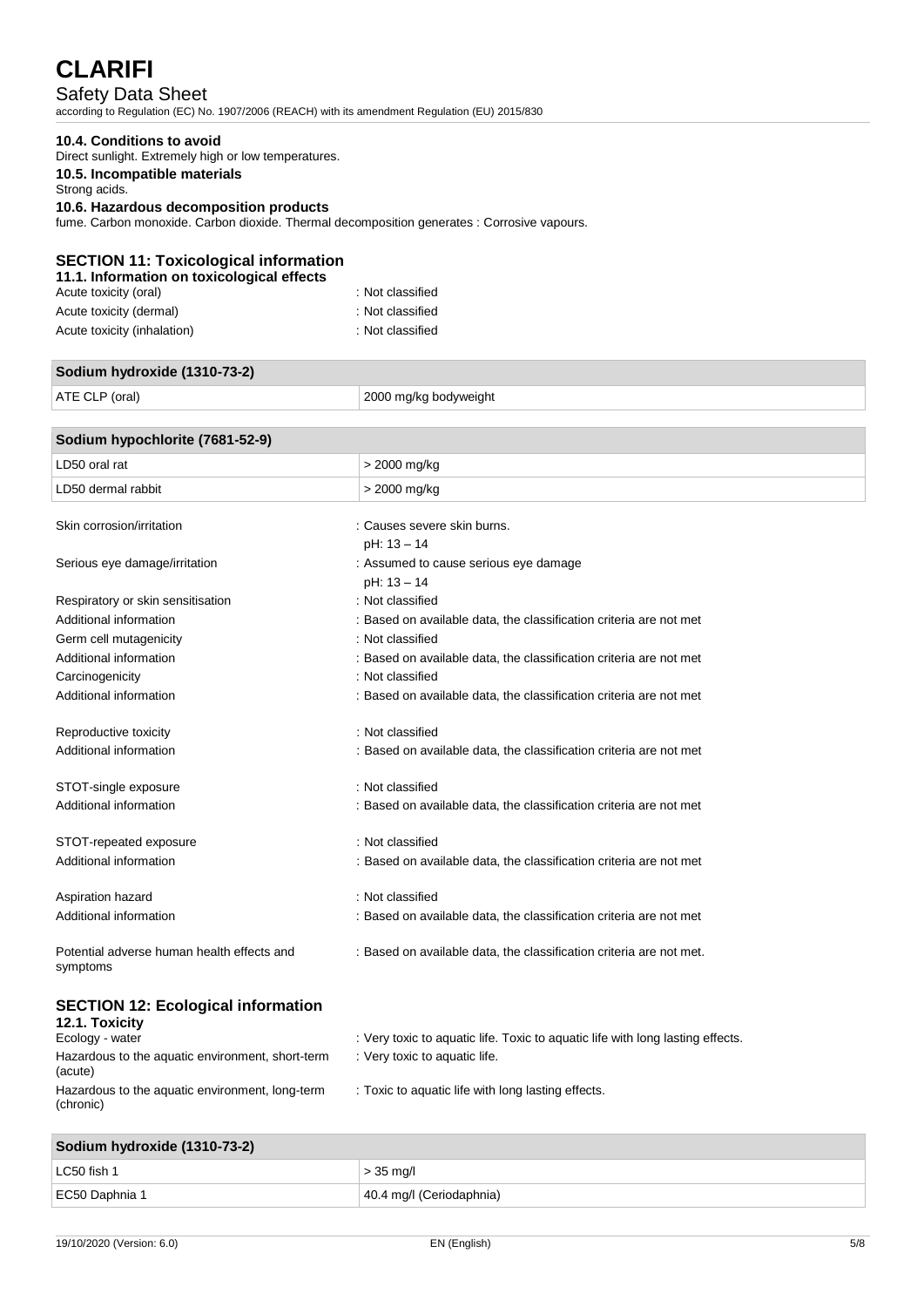## Safety Data Sheet

according to Regulation (EC) No. 1907/2006 (REACH) with its amendment Regulation (EU) 2015/830

| EC50 other aquatic organisms 1                                                                                            | > 33 mg/l waterflea                                                                                                                         |                                                                                              |
|---------------------------------------------------------------------------------------------------------------------------|---------------------------------------------------------------------------------------------------------------------------------------------|----------------------------------------------------------------------------------------------|
| Sodium hypochlorite (7681-52-9)                                                                                           |                                                                                                                                             |                                                                                              |
| LC50 fish 1                                                                                                               | 0.06 mg/l (fresh water)                                                                                                                     |                                                                                              |
| LC50 fish 2                                                                                                               | 0.032 mg/l (marine water)                                                                                                                   |                                                                                              |
| EC50 Daphnia 1                                                                                                            | 0.141 mg/l (Daphnia magna - fresh water)                                                                                                    |                                                                                              |
| EC50 other aquatic organisms 1                                                                                            | 0.026 mg/l (Crassostrea virginica - marine water)                                                                                           |                                                                                              |
| 12.2. Persistence and degradability                                                                                       |                                                                                                                                             |                                                                                              |
| <b>CLARIFI</b>                                                                                                            |                                                                                                                                             |                                                                                              |
| Persistence and degradability                                                                                             | May cause long-term adverse effects in the environment.                                                                                     |                                                                                              |
|                                                                                                                           |                                                                                                                                             |                                                                                              |
| Sodium hydroxide (1310-73-2)                                                                                              |                                                                                                                                             |                                                                                              |
| Persistence and degradability                                                                                             | Not applicable.                                                                                                                             |                                                                                              |
| Sodium hypochlorite (7681-52-9)                                                                                           |                                                                                                                                             |                                                                                              |
|                                                                                                                           |                                                                                                                                             |                                                                                              |
| Persistence and degradability                                                                                             | and degrades rapidly to chloride. Sodium hypochlorite is substantially removed in<br>biological treatment processes.                        | Strong oxidizing agent. It will react with organic substances present in soil and sediments  |
| 12.3. Bioaccumulative potential                                                                                           |                                                                                                                                             |                                                                                              |
| <b>CLARIFI</b>                                                                                                            |                                                                                                                                             |                                                                                              |
| Bioaccumulative potential                                                                                                 | No bioaccumulation.                                                                                                                         |                                                                                              |
|                                                                                                                           |                                                                                                                                             |                                                                                              |
| Sodium hydroxide (1310-73-2)                                                                                              |                                                                                                                                             |                                                                                              |
| Log Pow                                                                                                                   | $-3.88$                                                                                                                                     |                                                                                              |
| Bioaccumulative potential                                                                                                 | No bioaccumulation.                                                                                                                         |                                                                                              |
| Sodium hypochlorite (7681-52-9)                                                                                           |                                                                                                                                             |                                                                                              |
| Bioaccumulative potential                                                                                                 | Bioaccumulation unlikely.                                                                                                                   |                                                                                              |
| 12.4. Mobility in soil<br>No additional information available<br>12.5. Results of PBT and vPvB assessment                 |                                                                                                                                             |                                                                                              |
| <b>CLARIFI</b>                                                                                                            |                                                                                                                                             |                                                                                              |
| This substance/mixture does not meet the PBT criteria of REACH regulation, annex XIII                                     |                                                                                                                                             |                                                                                              |
| This substance/mixture does not meet the vPvB criteria of REACH regulation, annex XIII                                    |                                                                                                                                             |                                                                                              |
| 12.6. Other adverse effects<br>Additional information                                                                     | : Avoid release to the environment.                                                                                                         |                                                                                              |
| <b>SECTION 13: Disposal considerations</b><br>13.1. Waste treatment methods<br>Product/Packaging disposal recommendations | : Dispose in a safe manner in accordance with local/national regulations. Dispose of<br>regional, national and/or international regulation. | contents/container to hazardous or special waste collection point, in accordance with local, |
| Waste / unused products                                                                                                   | : Avoid release to the environment.                                                                                                         |                                                                                              |
| <b>SECTION 14: Transport information</b><br>In accordance with ADR / RID / IMDG / IATA / ADN                              |                                                                                                                                             |                                                                                              |
| <b>ADR</b>                                                                                                                | <b>IMDG</b>                                                                                                                                 | <b>IATA</b>                                                                                  |

| <b>IMDG</b>                   | <b>IATA</b>                   |  |  |  |
|-------------------------------|-------------------------------|--|--|--|
|                               |                               |  |  |  |
| UN 1719                       | UN 1719                       |  |  |  |
| 14.2. UN proper shipping name |                               |  |  |  |
| CAUSTIC ALKALI LIQUID, N.O.S. | Caustic alkali liquid, n.o.s. |  |  |  |
|                               |                               |  |  |  |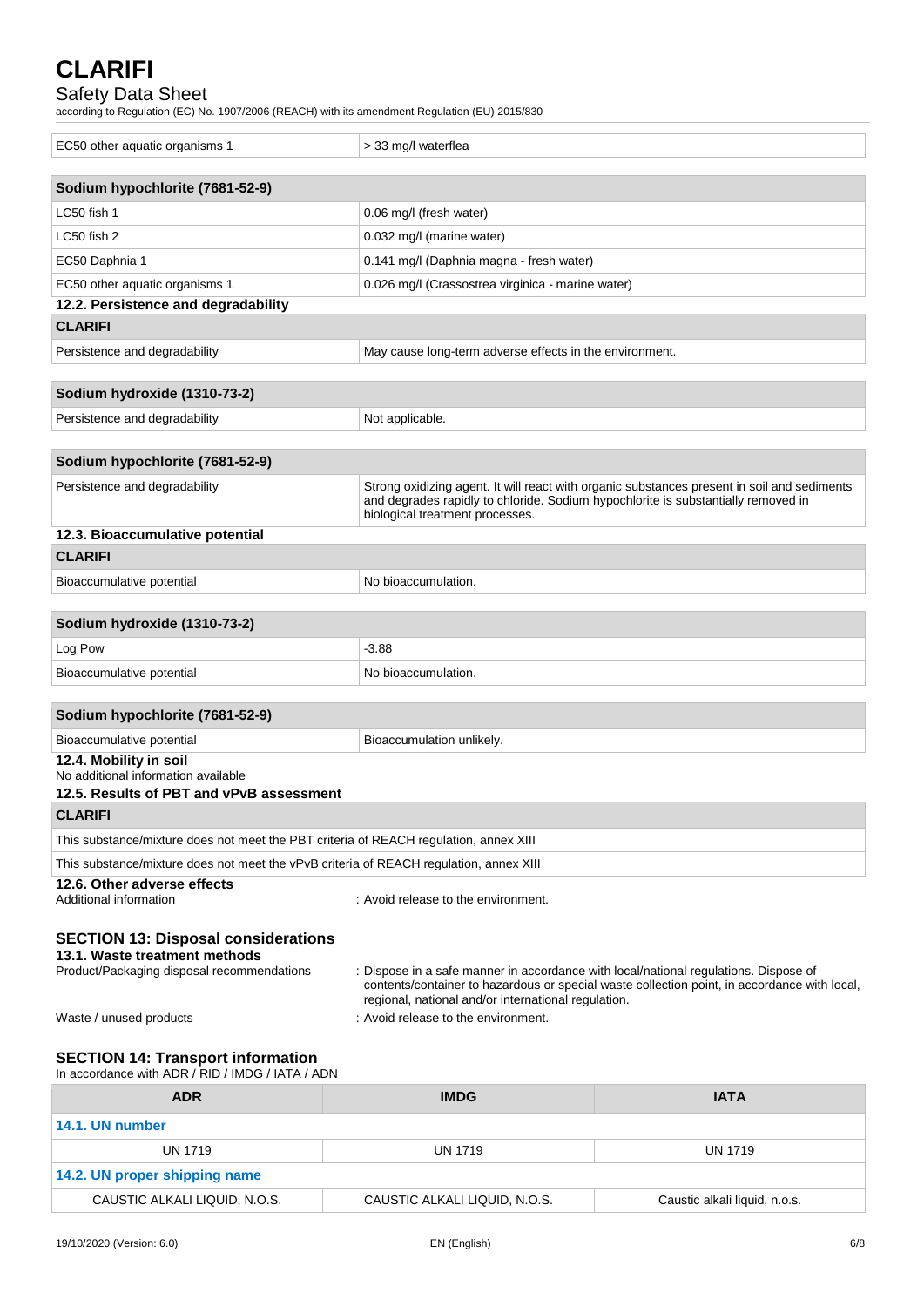## Safety Data Sheet

according to Regulation (EC) No. 1907/2006 (REACH) with its amendment Regulation (EU) 2015/830

| <b>Transport document description</b>                                                                  |                                                                                                                              |                                                                                                          |
|--------------------------------------------------------------------------------------------------------|------------------------------------------------------------------------------------------------------------------------------|----------------------------------------------------------------------------------------------------------|
| UN 1719 CAUSTIC ALKALI LIQUID, N.O.S.<br>(Sodium hydroxide), 8, III, (E),<br>ENVIRONMENTALLY HAZARDOUS | UN 1719 CAUSTIC ALKALI LIQUID, N.O.S.<br>(Sodium hydroxide), 8, III, MARINE<br>POLLUTANT/ENVIRONMENTALLY<br><b>HAZARDOUS</b> | UN 1719 Caustic alkali liquid, n.o.s. (Sodium<br>hydroxide), 8, III, ENVIRONMENTALLY<br><b>HAZARDOUS</b> |
| 14.3. Transport hazard class(es)                                                                       |                                                                                                                              |                                                                                                          |
| 8                                                                                                      | 8                                                                                                                            | 8                                                                                                        |
|                                                                                                        |                                                                                                                              |                                                                                                          |
| 14.4. Packing group                                                                                    |                                                                                                                              |                                                                                                          |
| Ш                                                                                                      | Ш                                                                                                                            | Ш                                                                                                        |
| <b>14.5. Environmental hazards</b>                                                                     |                                                                                                                              |                                                                                                          |
| Dangerous for the environment: Yes                                                                     | Dangerous for the environment : Yes<br>Marine pollutant: Yes                                                                 | Dangerous for the environment : Yes                                                                      |
| No supplementary information available                                                                 |                                                                                                                              |                                                                                                          |
| 14.6. Special precautions for user<br><b>Overland transport</b>                                        |                                                                                                                              |                                                                                                          |
| Classification code (ADR)                                                                              | $\therefore$ C5                                                                                                              |                                                                                                          |
| Special provisions (ADR)                                                                               | : 274                                                                                                                        |                                                                                                          |
| Limited quantities (ADR)                                                                               | : 51                                                                                                                         |                                                                                                          |
| Packing instructions (ADR)                                                                             | : P001, IBC03, R001                                                                                                          |                                                                                                          |
| Mixed packing provisions (ADR)                                                                         | : MP19                                                                                                                       |                                                                                                          |
| Portable tank and bulk container instructions<br>(ADR)                                                 | : T7                                                                                                                         |                                                                                                          |
| Portable tank and bulk container special provisions<br>(ADR)                                           | : TP1, TP28                                                                                                                  |                                                                                                          |
| Tank code (ADR)                                                                                        | $:$ L4BN                                                                                                                     |                                                                                                          |
| Vehicle for tank carriage                                                                              | : AT                                                                                                                         |                                                                                                          |
| Transport category (ADR)                                                                               | :3                                                                                                                           |                                                                                                          |
| Special provisions for carriage - Packages (ADR)                                                       | : V12                                                                                                                        |                                                                                                          |
| Hazard identification number (Kemler No.)                                                              | :80                                                                                                                          |                                                                                                          |
| Orange plates                                                                                          | 1719                                                                                                                         |                                                                                                          |
| Tunnel code                                                                                            | : E                                                                                                                          |                                                                                                          |
| EAC code                                                                                               | : 2R                                                                                                                         |                                                                                                          |
| <b>Transport by sea</b>                                                                                |                                                                                                                              |                                                                                                          |
| Special provisions (IMDG)                                                                              | : 223, 274                                                                                                                   |                                                                                                          |
| Limited quantities (IMDG)                                                                              | : 5L                                                                                                                         |                                                                                                          |
| Packing instructions (IMDG)                                                                            | : P001                                                                                                                       |                                                                                                          |
| IBC packing instructions (IMDG)                                                                        | : IBC03                                                                                                                      |                                                                                                          |
| Air transport                                                                                          |                                                                                                                              |                                                                                                          |
| PCA Limited quantities (IATA)                                                                          | : Y841                                                                                                                       |                                                                                                          |
| PCA limited quantity max net quantity (IATA)                                                           | :1L                                                                                                                          |                                                                                                          |
| PCA packing instructions (IATA)                                                                        | :852                                                                                                                         |                                                                                                          |
| PCA max net quantity (IATA)                                                                            | : 5L                                                                                                                         |                                                                                                          |
| CAO packing instructions (IATA)                                                                        | :856                                                                                                                         |                                                                                                          |
| CAO max net quantity (IATA)                                                                            | :60L                                                                                                                         |                                                                                                          |
| Special provisions (IATA)                                                                              | : A3, A803                                                                                                                   |                                                                                                          |

**14.7. Transport in bulk according to Annex II of Marpol and the IBC Code** Not applicable